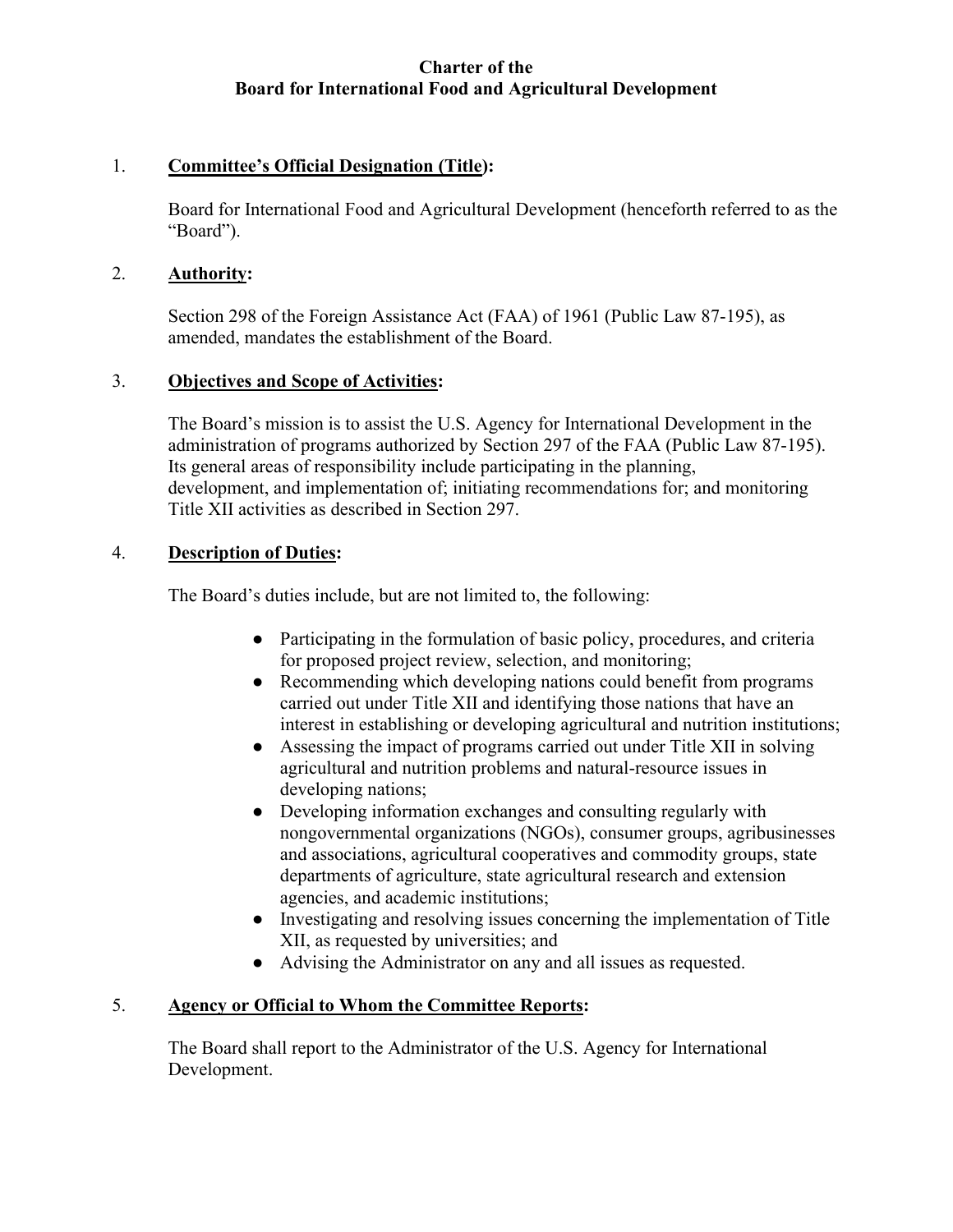### 6. **Support:**

The U.S. Agency for International Development, Bureau for Resilience and Food Security (RFS), Office of the Assistant to the Administrator, is responsible for financial and administrative support of the Board and its subordinate units.

### 7. **Estimated Annual Operating Costs and Staff Years:**

The estimated annual operating and administrative support cost for the Board is approximately \$1 million, which includes two full-time equivalent staff members and program support for meetings and studies conducted by the Board.

# 8. **Designated Federal Officer:**

 when he or she determines it to be in the public interest; and (e) Chair the meeting when so directed by the Agency head. The head of the Agency must designate a Designated Federal Officer (DFO) for the Board. The DFO for BIFAD is the Executive Director of the Board and must be a fulltime or permanent part-time employee of RFS, appointed in accordance with Agency procedures. The DFO must: (a) Approve or call the meeting of the advisory committee or subcommittee; (b) Approve the agenda; (c) Attend the meetings; (d) Adjourn any meeting

### 9. **Estimated Number and Frequency of Meetings:**

The Board estimates that it will meet in public session at least two times per year (first and third quarters of each Fiscal Year). Its Subcommittees will meet as necessary. The Board may meet in executive session.

### 10. **Duration:**

The Board is authorized by statute as a permanent Board and, hence, is continuing in its duration. This Charter is subject to renewal every two years.

### 11. **Termination:**

Section 298 of the FAA provides for a permanent Board.

### 12. **Membership and Designation:**

The Board shall consist of seven Members appointed by the President, no fewer than four Terms of Members shall be established by the President at the time of appointment, as Terms of Members shall be established by the President at the time of appointment, as provided by Section 298(a) of the FAA. A White House memorandum from 1987 states President has appointed their qualified successors. The Board shall consist of seven Members appointed by the President, no fewer than four selected from the universities as defined by Section 296(d) of the FAA. The Members selected from the universities will serve in a rep that Board Members may continue to serve after the expiration of their terms until the